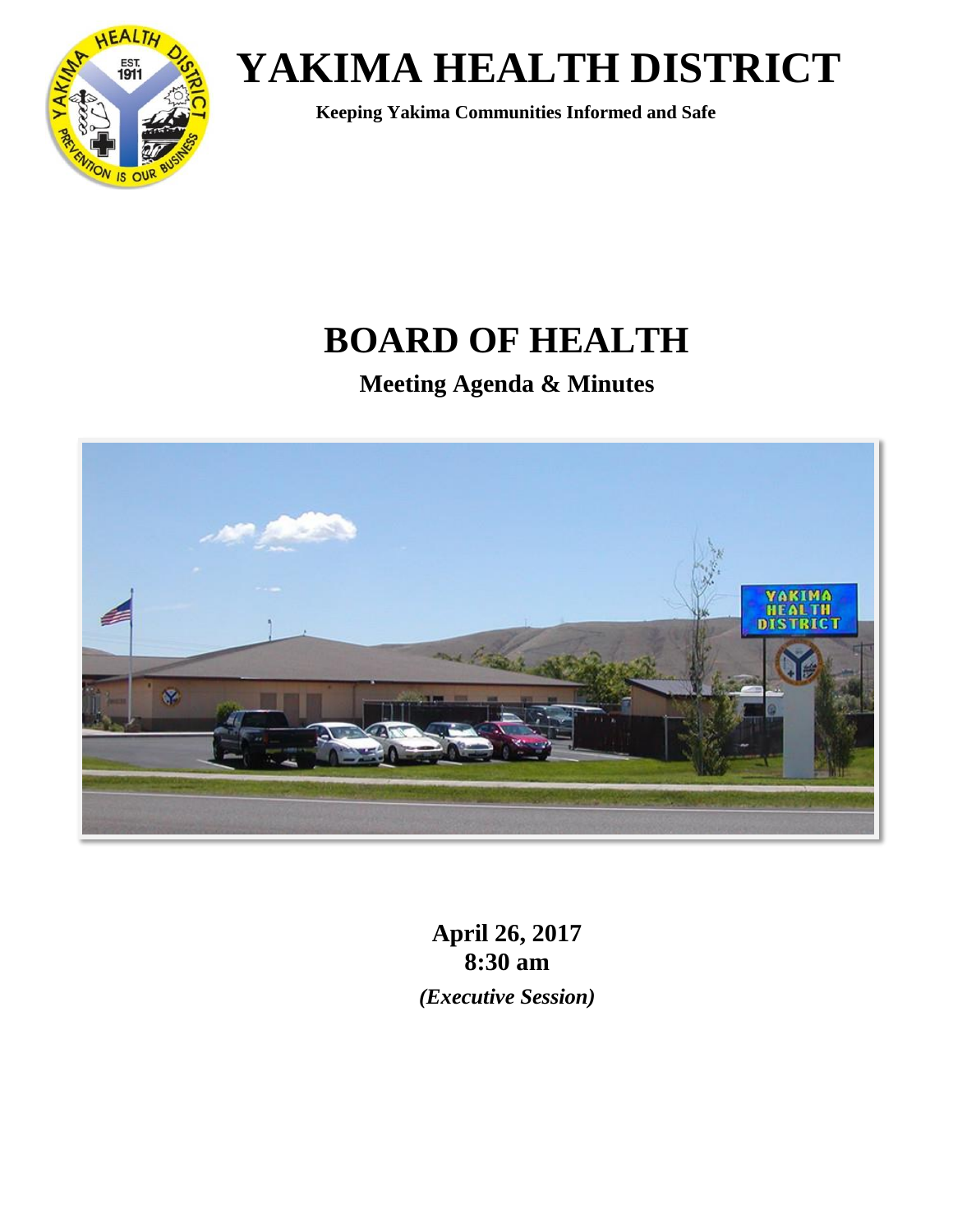

 **Keeping Yakima Communities Informed and Safe**

### **Board of Health**

### **Agenda**

Wednesday, April 26, 2017 *(Executive Session)*

- 1. Call meeting to order: 8:30a.m.
- 2. Introduction of guests and/or staff
- 3. **Executive Session**: to review the performance of a public employee-Andre Fresco (30 Min) [per RCW 42.30.110(1)(g)]
- 4. **Consent Agenda: Motion** to approve all items listed with an asterisk **(\*)** are considered routine by the Health Board and will be enacted by one motion. There will be no separate discussion of these items unless a Board Member requests, in which event the item will be removed from the Consent Agenda and considered in its normal sequence on the agenda.

**\*** March 29, 2017 Yakima Health District (YHD) Board of Health minutes **\*** Payment of accounts payable and payroll issued in March 2017 in the amount of \$479,664.77

- 5. Audience Participation:
- 6. **Financial Report:** Chase Porter (please see pages **9-14**)
- 7. **Motion** to approve the Preliminary Financial Report for the month of March 2017
- 8. **Board Business:** André Fresco
	- a. Organizational Goals through 2017
	- b. Naloxone Update
- 9. Health Officer: Dr. Chris Spitters
- 10. Chief Operating Officer: Ryan Ibach
- 11. Community Health: Ryan Ibach
- 12. Environmental Health: Dave Cole
- 13. Other Business:
- 14. Adjourn:

#### **Upcoming Board of Health Meetings**

May 31, 2017 8:30 a.m. June 28, 2017 8:30 a.m.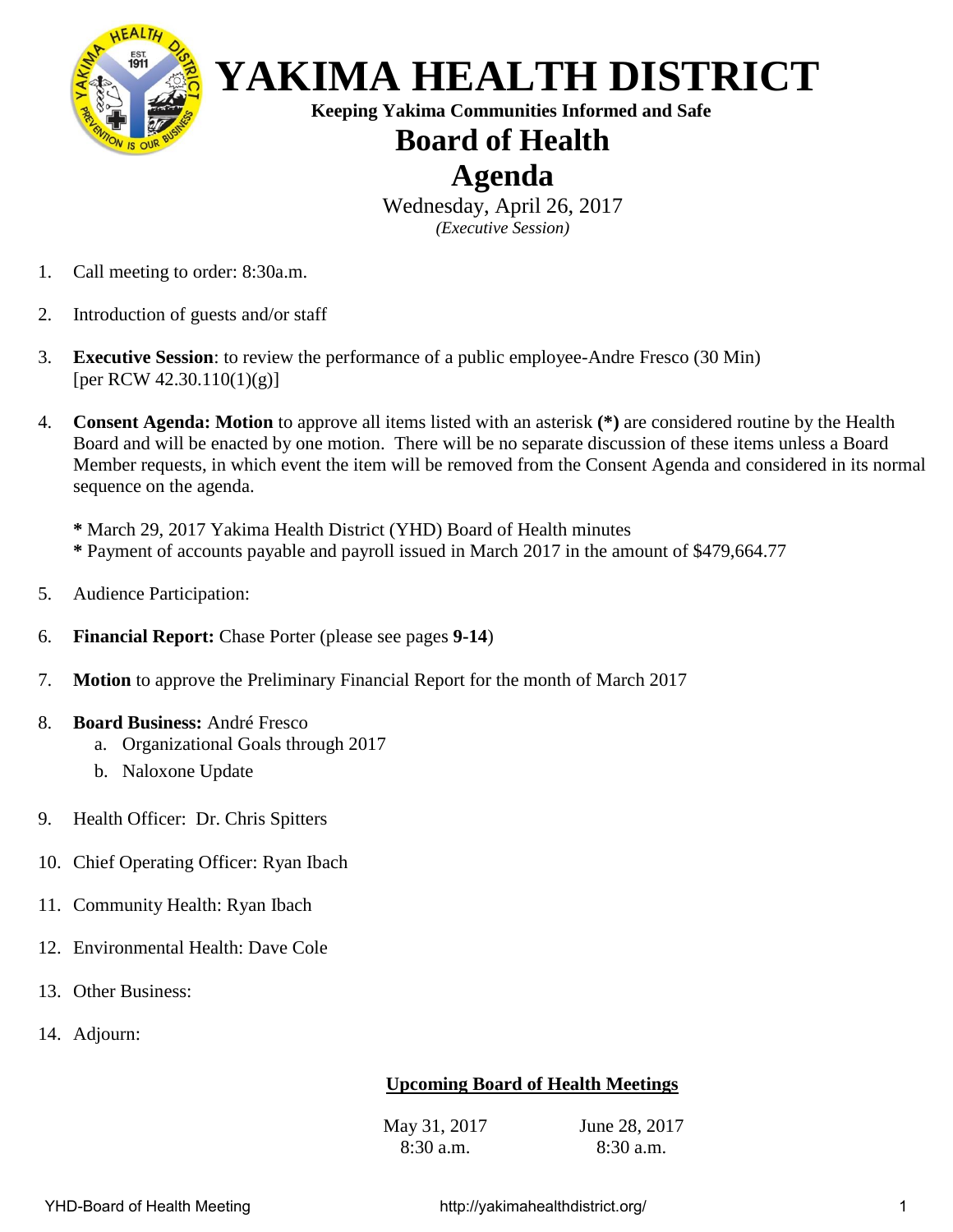

Keeping Yakima Communities Informed and Safe

## **Board of Health Minutes**

*(Regular)*

March 29<sup>th</sup>, 2017

1. Meeting called to order by Board Chair, Gail Weaver, at 8:30 am

#### **PRESENT**

Ron Anderson, Commissioner Maureen Adkison, Yakima City Council Rand Elliott, Commissioner Barbara Harrer, Mayor, Town of Harrah Gail Weaver, Citizen Member, Board Chair

#### **ABSENT**

Mike Leita, Commissioner Jesse Farias, Citizen Representative

#### **Yakima Health District (YHD) STAFF**

Janice Corbin

**GUESTS AND PRESS**

- Dave Cole Orlantha Coleman Andre Fresco Soledad Gonzalez Ryan Ibach Chase Porter Dr. Chris Spitters
- 2. **WELCOME AND INTRODUCTIONS,** Soledad Gonzalez, new Office Technician providing services and support to the front office and community

#### 3. **CONSENT AGENDA**

#### 4. **MOTION**

| <b>MOTION:</b> Gail Weaver asked the Board members to approve the | <b>FIRST: Barbara Harrer</b> |
|-------------------------------------------------------------------|------------------------------|
| March 29th, 2017 Yakima Health District Consent Agenda            | <b>SECOND: Rand Elliott</b>  |
|                                                                   | $\checkmark$ Approved        |
|                                                                   | $\Box$ Declined              |
|                                                                   | $\Box$ Amend                 |

The following items were adopted upon approval of the consent agenda:

- February 22, 2017 Yakima Health District Board of Health Minutes
- Approval of accounts payable and payroll issued in February 2017 in the amount of \$479,644.77

#### 5. **AUDIENCE PARTICIPATION**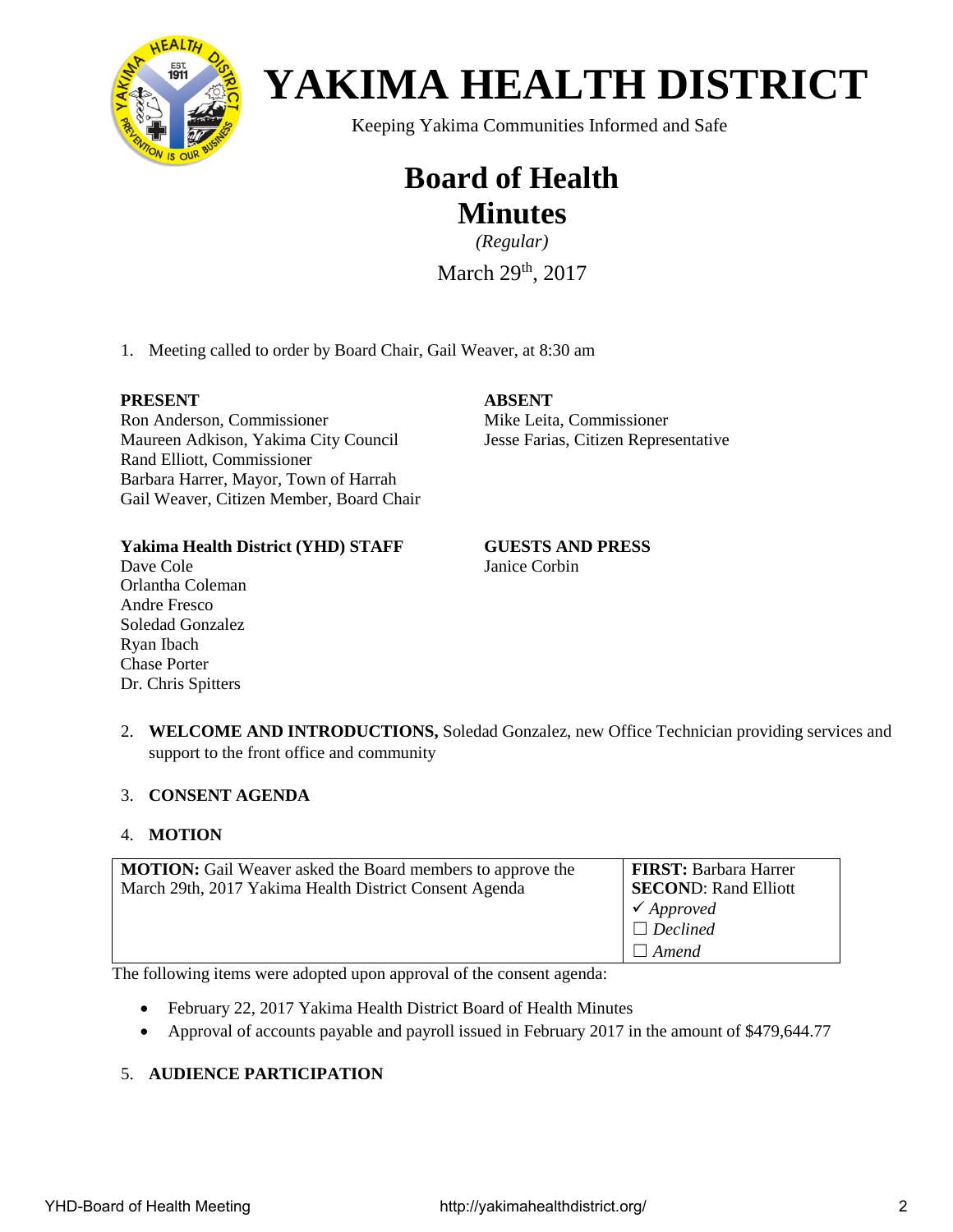

Keeping Yakima Communities Informed and Safe

#### 6. **BUDGET REPORT**: Chase Porter (Please See Attachment A)

| <b>MOTION:</b> Gail Weaver, BOH Chair motion to approve the | <b>FIRST: Rand Elliott</b>     |
|-------------------------------------------------------------|--------------------------------|
| preliminary financial report for the month of February 2017 | <b>SECOND:</b> Maureen Adkison |
|                                                             | $\checkmark$ Approved          |
|                                                             | $\Box$ Declined                |
|                                                             | $\Box$ Amend                   |

#### 7. **BOARD BUSINESS:** Andre Fresco, YHD Executive Director

#### **Update: Naloxone Initiative at Needle Exchange (implementation & goals)**

- The Yakima Health District is coordinating with Dr. Spitters to distribute Naloxone. Emily Contreras and additional staff persons will provide the one-on-one training to recipients of Naloxone. Distribution start date is scheduled to begin April 21, 2017. We are increasing staff from two to three people all whom will be trained by the University of Washington experts on the process of engaging with clients and distribution. Part of the agreement we made with the University is that they want to track the use of Naloxone and who receives it. Part of the goal of the program is to not just provide Naloxone, but ensure that it is used properly, and that we know by whom, while upholding confidentiality. We want to be able to identify if someone's life is being saved using Naloxone so we can show the impact of Naloxone use.
- We will start administering Naloxone, totaling100 doses in 50 pack units.
- Kindle tablets will be used to provide education in preparation for the program, we have made renovations to the RV

**Update: WSU EPI –** Ryan worked to complete the memorandum of agreement which is under review by Washington State University. The Epidemiologist will be a WSU employee working on the Yakima Health District's behalf at the college of medicine in Spokane. We built in travel and face to face time in Yakima. Our goal is to be an asset agency for epidemiology and to continue strengthening a partnership with a medical university.

**Disaster Preparedness:** Andre has been in discussion with the State Department of Health. They are interested in working with us in both disaster and hospital preparedness. This interest developed from impacts along the 1-5 corridor which was inundated with flu cases. The State recognized that if a disaster occurred in a crisis, resources would be lacking. Discussion about what Yakima's role would be due to our central local is of high interest

Andre has been in conversation with Greg Stewart because the State is interested in building a relationship with Mr. Stewart reflected in a MOU between the State and the Yakima State Fair. Some of our contracts with the State Department of Health is allowing us to research the potential between a partnership between the State Park and the Yakima Health District.

SunDome would be an ideal evacuation location. State wants to work locally, in Eastern Washington that is allowing us the opportunity to allow iron out differences before there is a demand. Andre communicated a value in continued discussion with county commissioners, as the county owns the property. There is also a potential for the YHD to invest in the program, through handwashing stations. This is a good opportunity to partner in building a resilient community. The goal is to help support diversion venues and hospital alternatives. Yakima Health District has an opportunity to support securing safer communities.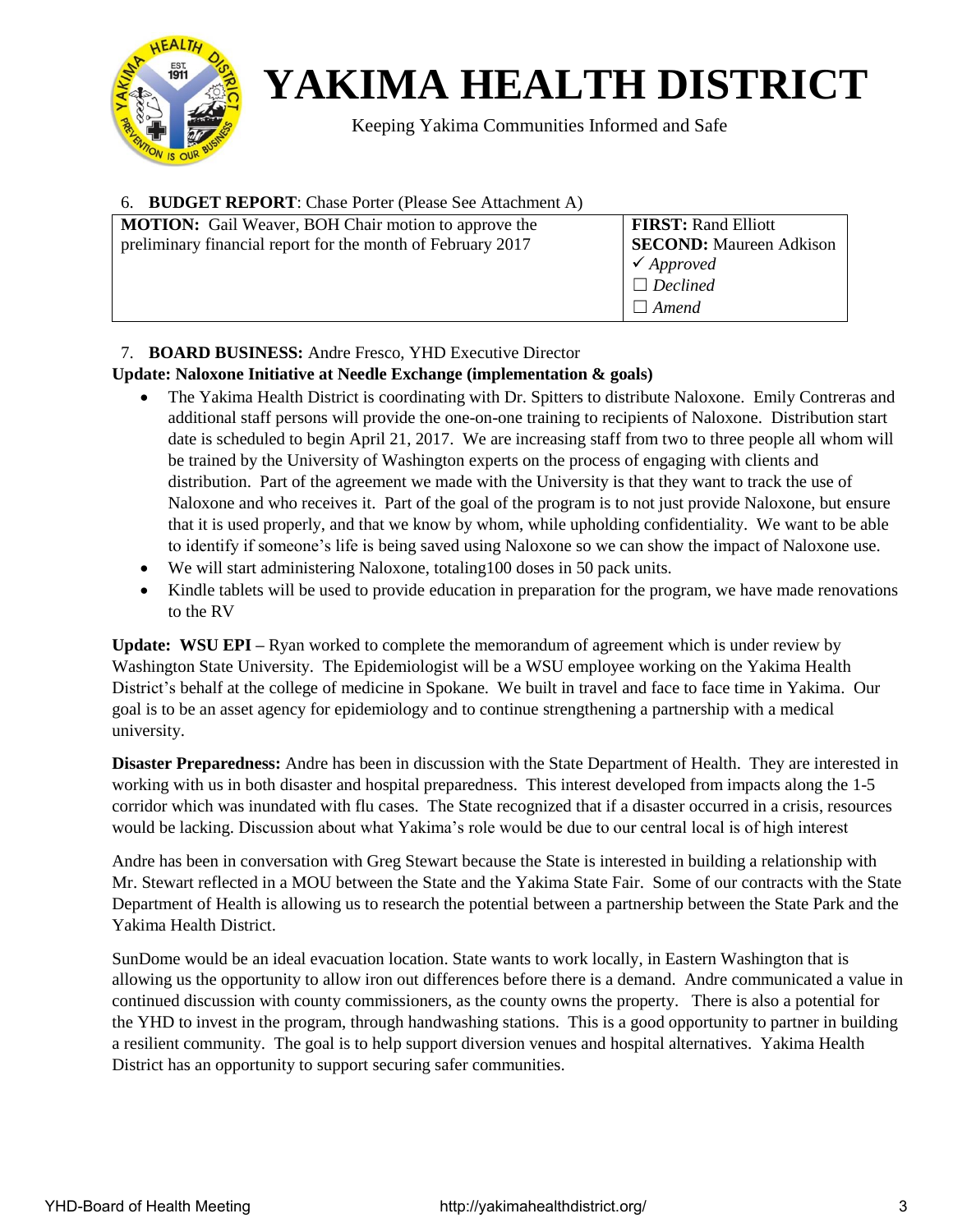

Keeping Yakima Communities Informed and Safe

**County Health Rankings:** is created by the University of Wisconsin, Robert Wood Johnson Foundation, which seeks to communicate how healthy our Yakima County is in comparison to other counties in Washington State. We rank 33/39 in outcomes, measured through the number of sick days, hospital visits, number of dentist and medical professionals in the community (population per medical professional). Other measures are social determinants of health like, physical activity, low access to healthcare, high alcoholic drinking habits, substandard housing, children in poverty, high teen pregnancy, low educational obtainment. Some of these are issues outside the scope of public health but we would like to continue to create partnerships that allow us to help resolve challenges. The Yakima Health District will email the official report to Board Members today after it becomes official. The Yakima Health District staff would like to continue communicating about the needs and ways to improve health.

8. **HEALTH OFFICER**: Dr. Chris Spitters, the County Health Rankings are not the final word on health status of any county, but rather a tool to point out underlying circumstances and other contributing factors impacting health. The goal is on moving the needle vs. comparing ourselves to others.

**YHD Bulletin**: Orlantha has done great work putting the bulletin together. The focus is on updating everyone on the status of mumps statewide. Yakima was relatively spared with over 600 cases in other areas. Going back as far as 1980, still unable to find a number that high. The cases started in King County which represents 50% of the cases. Other highly effected areas include Spokane, Pierce, and Snohomish which all share a high Marshallese population which continues to account for 50% of transmission, occurring in homes and at schools. Control measures being implemented where transmission is ongoing have focused on getting previously unimmunized children vaccinated or excluding unimmunized school children until incubation periods pass or the exempt children get vaccinated.

- Yakima County ranks  $1<sup>st</sup>$  among large counties in the proportion of 2-3year old kids having measles, mumps, rubella vaccines.
- For boosters administered to children between the ages 4-6, Yakima is at 75%, ranking  $8<sup>th</sup>$  overall and number one among counties with over 200k people

#### **Yakima County Coroner's Annual Summary for 2016 Report:**

- Approximately 2,000 in Yakima County die every year, almost 50% of deaths occur under hospice care, which does not fall under the jurisdiction of the coroner.
- Those cases that are within the coroner's jurisdiction for investigation equal 600 deaths annually. Three quarters are determined to be due to natural consequences, leaving 150 (10%) due to accidental or violent cause that is a public health or law enforcement issue
- 25 homicides, 27 suicides, most of these by firearm
- 17 accidental deaths
- Of the 26 deaths, due to overdoses such as alcohol, drugs, intoxication, one-third are due to heroin, morphine, and opioids, and another one-third are due to methamphetamines
- Public Health and the Coroner can work together to make sure that appropriate testing is conducted on suspected overdose deaths to facilitate detection of emergence of newer drugs like the more dangerous synthetics (e.g., fentanyl and its derivatives).
- Another goal, is to ensure that the cause of deaths on the death certificate match vital record data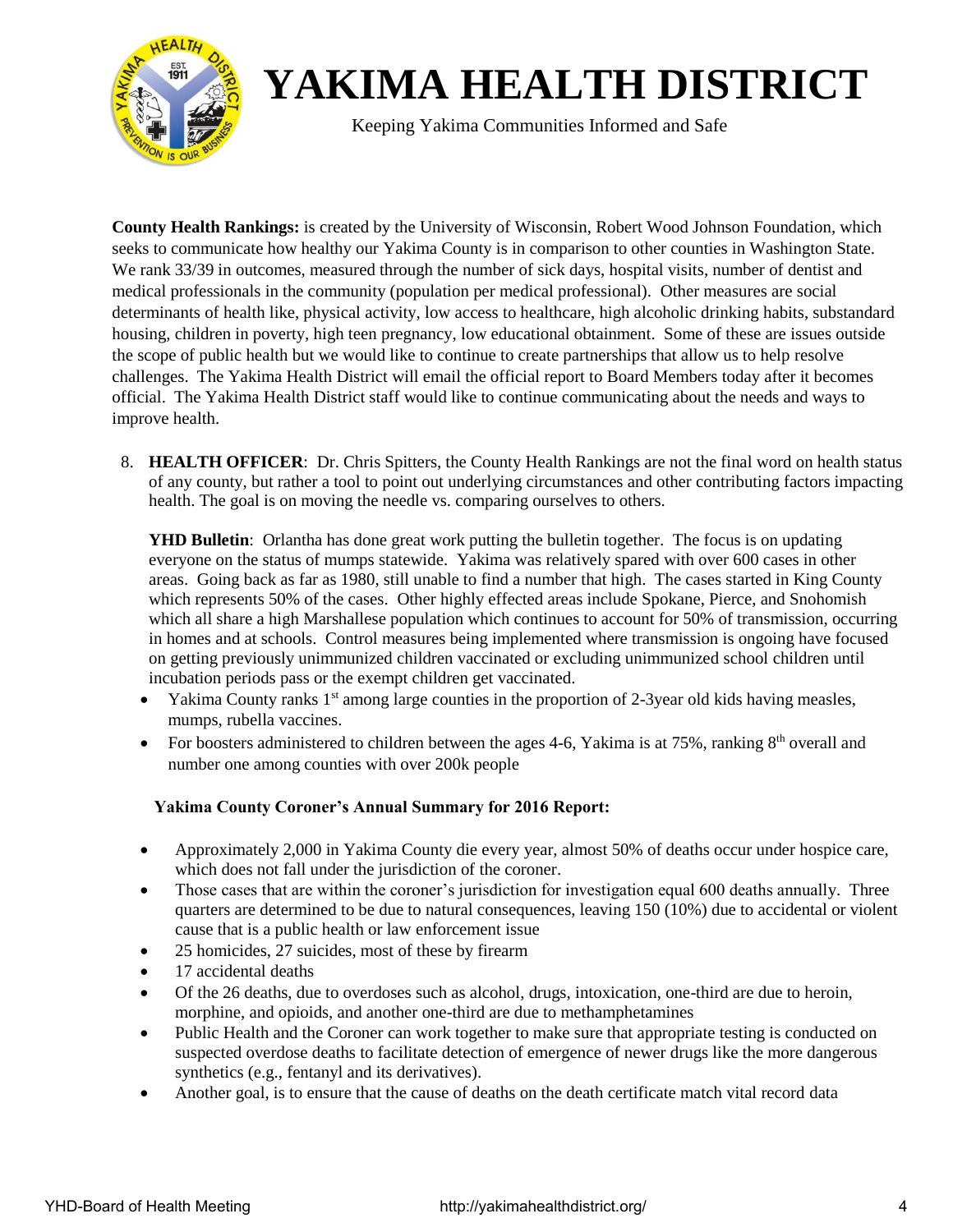

Keeping Yakima Communities Informed and Safe

#### 9. **CHIEF OPERATING OFFICER**: Ryan Ibach,

- We have recruited a Director of Public Health Partnerships. We offered the position and it was accepted. The recruit is coming to us from Olympia, but she is from this area. She graduated from the University of Washington and Emory in Atlanta Georgia. She is coming to us from the Washington Association of Migrant Health Centers. The Director of Public Health Partnerships position start date is May 8<sup>th</sup>, 2017
- Director of Disease Control position is still in recruitment
- Public Health Technician recruitment began today and will close April 16, 2017

#### 10. **COMMUNITY HEALTH**: Ryan Ibach

#### **Needle Exchange**

- In February, we saw 352 people and exchanged 19,494 syringes.
- The Yakima Health District averages about 180,000 syringe exchanges a year.
- In 2016 we saw 3,976 people and exchanged 228,920 syringes double from 2015.

#### **Vaccine for Children (also known as Universal Vaccine Access)**

- Yakima County has enrolled 2 new VFC providers, Zillah Family Medicine in February and Granger Immediate Care in January.
- Staff conducted 5 VFC visits between January-March. The remaining 15 visits will be completed by September 2017.

#### **Breast, Cervical, Colon, Health Program (BCCHP)**

- Between July 1-June 30 fiscal year, we served 607 women
- 440 mammograms (findings of six breast cancer diagnoses)
- 322 Pap Test 86 men and women over 50, 6 colonoscopies

**Energize Newsletter**: is a state newsletter that goes out to all nutrition educators to help promote healthy eating through education and notices as part of an initiative that began in 2016 called "Simple Goodness Made Easy"

#### 11. **ENVIRONMENTAL HEALTH**: Dave Cole

Regarding Outlook, the Yakima Health District's role was to help people understand how to keep their wells safe and protect septic systems. The YHD has no regulatory authority unless the septic fails. The Yakima Health District remains diligent in working to counsel those most impacted by the flooding while offering support that is within our legal jurisdiction.

YHD was part of a response involving, The Office of Emergency Management, Ecology, Department of Health Drinking Water, Washington State Department of Agriculture, Dairy Nutrient Program, and The Commission of Hispanic Affairs. Daily conference calls occurred post flooding to resolve issues in the community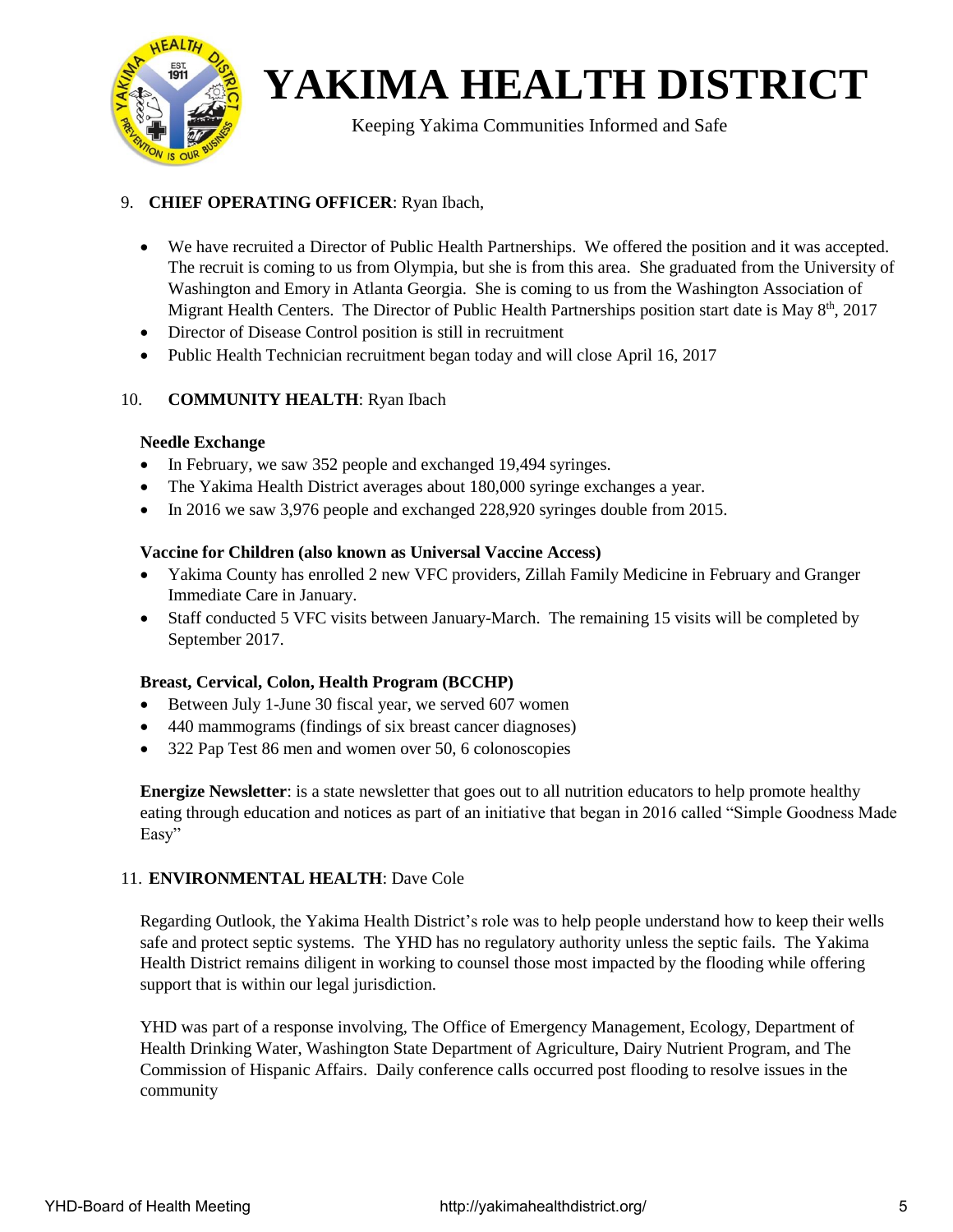

Keeping Yakima Communities Informed and Safe

Scott Miller was a valuable resource throughout the process. Rand Elliott complimented how the Yakima Health District did work above and beyond in partnership with other community members, stating, "everyone fulfilled their role".

Lastly, budget differences will shorten with the weather improving. EH had 10 applications for onsite work this week which reflects increase in EH demands.

#### 12. **OTHER BUSINESS**:

Gail Weaver acknowledged Janice Corbin, stating that most Board Members have been contacted by Janice Corbin regarding Andre Fresco's evaluation. Janice has preliminary information. Commissioner Maureen Adkison is on the list to provide input. Gail and Janice will put content together which will be available at next month's Board of Health Meeting. This will be an Executive Session.

Janice thanked the Board of Health members for making time to meet with her over the past few weeks. Janice announced that the new Director of Public Health Partnerships grew up in Yakima, is Spanish speaking, and wants to be here which will be an asset for the Yakima Health District.

Andre highlighted and complimented the goal of management to work with each other towards collective goals.

| <b>MOTION:</b> Gail Weaver, BOH Chair motion to adjourn the meeting at | <b>FIRST:</b> Maureen Adkison |
|------------------------------------------------------------------------|-------------------------------|
| 9:40a.m.                                                               | <b>SECOND:</b> Ron Anderson   |
|                                                                        | $\checkmark$ Approved         |
|                                                                        | $\Box$ Declined               |
|                                                                        | $\Box$ Amend                  |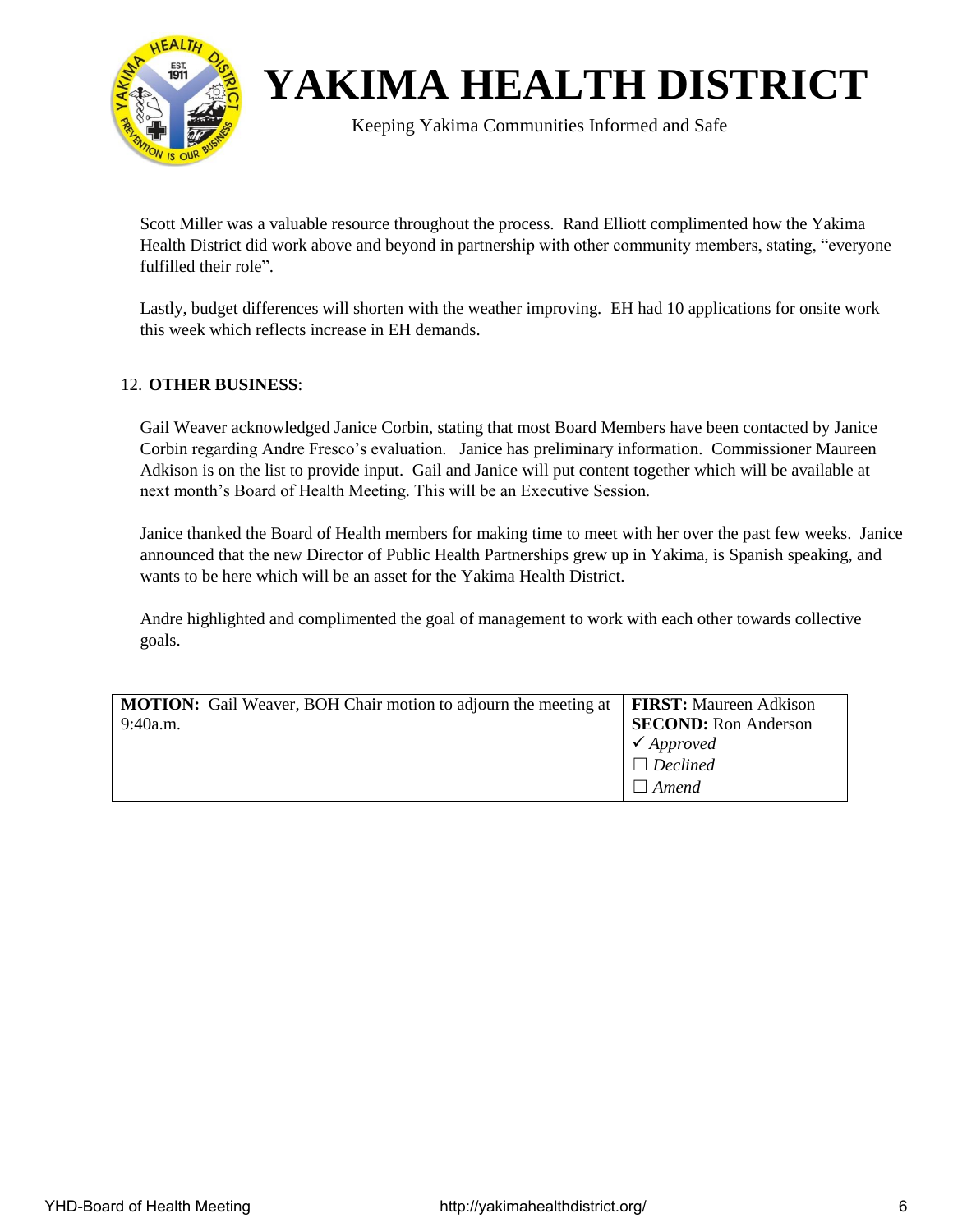### **Minutes-Attachment** Financial Report from March 29, 2017 **Chase Porter**

Chase introduced a new financial report formatting that ties the numbers in blue on the preliminary financial statement to the figures on the income statement.

#### **FEBRUARY 2017**

Loss in February brings our year to date net income down to 16k, which is right alongside our budget. With changes in weather, we anticipate a turn around as programs gain steam. In the second month of the year, we are at about 16% of overall budget,

- Budgeted revenues are \$985k and expenditures \$968k
- Actual revenue for the month of February is \$864k.
- Actual expenditures for the month of February is \$847k which is down from budget, but in line with projected income

#### **BY DEPARTMENT**

**Line 100 Administrator and Health Officer:** The program reflects a gain which is the result of a previous year-end reversing entry as mentioned last month.

**Line 172 HR & Legal:** The program reflects a gain of \$7k over budget due to non January HR fee.

**Line 290 Medicaid Admin Match:** is short by 7k due to our mac billing id done on a quarterly basis, so it has not come in for the year yet. That will turn around in the next quarter.

**Line 332 STD and 390 Communicable Disease:** These two programs reflect a gain over budget due to lower expenditures. Expenditures were down due to two vacant full-time positions and services are down. Once those roles are filled, expenditures will become more in line with the budget.

**Line 431 and 441 BCCHP:** The program reflects a gain over budget due to lower than expected expenditures. Provider expenses are coming in due to clinics catching up on billing.

**Line 540 EH and OSS & Land Development:** The program reflects a loss compared to budget. This is due lack of revenue and seasonal factors, winter weather, impacting environmental health licensing and permits. The program also has new employees that are in training. The team is also caught up on food inspections so services will transition

**Line 888 Indirect Cost Allocation:** Can only charge so much indirect to programs which was traditionally at 40%. We will continue to see this increase until we can use 2017 data. DOH sets policy around the allocation.

**Income Statement:** Revenue ties to the difference columns. We are under 50k in payroll, provider services are down as well in expenses due to season. Close out indirect program reflect overages due to indirect cost increases. The overall differences are significantly small, with a minisucual difference of about \$460.

**Cash Flow:** The cash available in the organization's general account is close to one million dollars at the end of the month. As of February 21<sup>st</sup>, the cash available in the general account is close to \$400k. The organization's total balance in the investment account is \$6M which is an uptick of \$300k from January. In December, the organization had 357days of total operating cash. As of January month-end there is 358 days of total operating cash. Our cash position has not changed much from the prior month. The organization is at where we expected.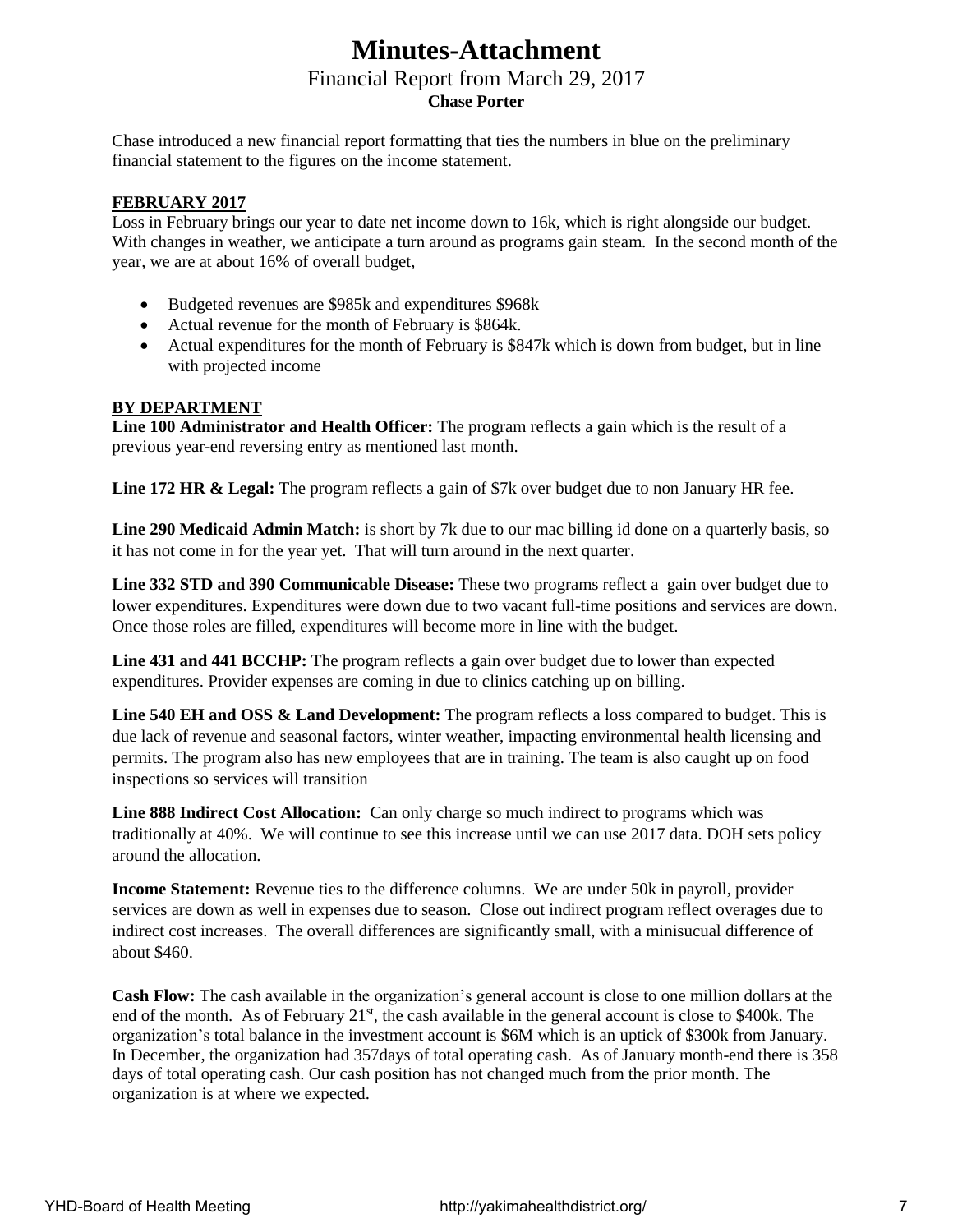#### **YAKIMA HEALTH DISTRICT BOARD OF HEALTH**

#### **VOUCHERS APPROVAL**

 $\overline{\phantom{0}}$ 

The following vouchers/warrants are approved for payment:

 $\Gamma$ 

| A/P Batch & Cash Voucher#            | <b>Amount</b> |              |
|--------------------------------------|---------------|--------------|
| 371646 3/15/17                       | \$161,614.56  |              |
| 371897 3/22/17                       | \$22.03       |              |
| 372041 3/31/17                       | \$155,640.46  |              |
| 372290 3/31/17                       | \$37.54       |              |
| 371649 2/28/17                       | \$.56         |              |
| <b>Indirect Costs- Yakima County</b> | \$1,251.25    |              |
| <b>GIS Fixed Cost</b>                | \$555.25      |              |
| <b>Purchasing Service Cost</b>       | \$26.50       |              |
| <b>Technology Services Cost</b>      | \$13,010.25   |              |
| Inter-fund 106557                    | \$1,785.69    |              |
| Inter-fund 106501                    | \$153.26      |              |
| Inter-fund 106576                    | \$1,259.03    |              |
| Total Claims & Warrants, above       |               | \$335,356.38 |
| Payroll Remittance to Key Bank       |               |              |
| B#106585                             | \$52,912.80   |              |
| 85638                                | \$136,965.34  |              |
| 85795                                | $-56,082.24$  |              |
| 85801                                | $-$1,714.96$  |              |
| 85802                                | $-537,772.55$ |              |
|                                      |               |              |
| <b>Total Payroll</b>                 |               | \$144,308.39 |
| <b>TOTAL PAYMENTS</b>                |               | \$479,664.77 |

All of the above are approved for payment in the amount of **\$479,664.77** this 26th day of April, 2017.

**\_\_\_\_\_\_\_\_\_\_\_\_\_\_\_\_\_\_\_\_\_\_\_\_\_\_\_\_**

**Board of Health Chair**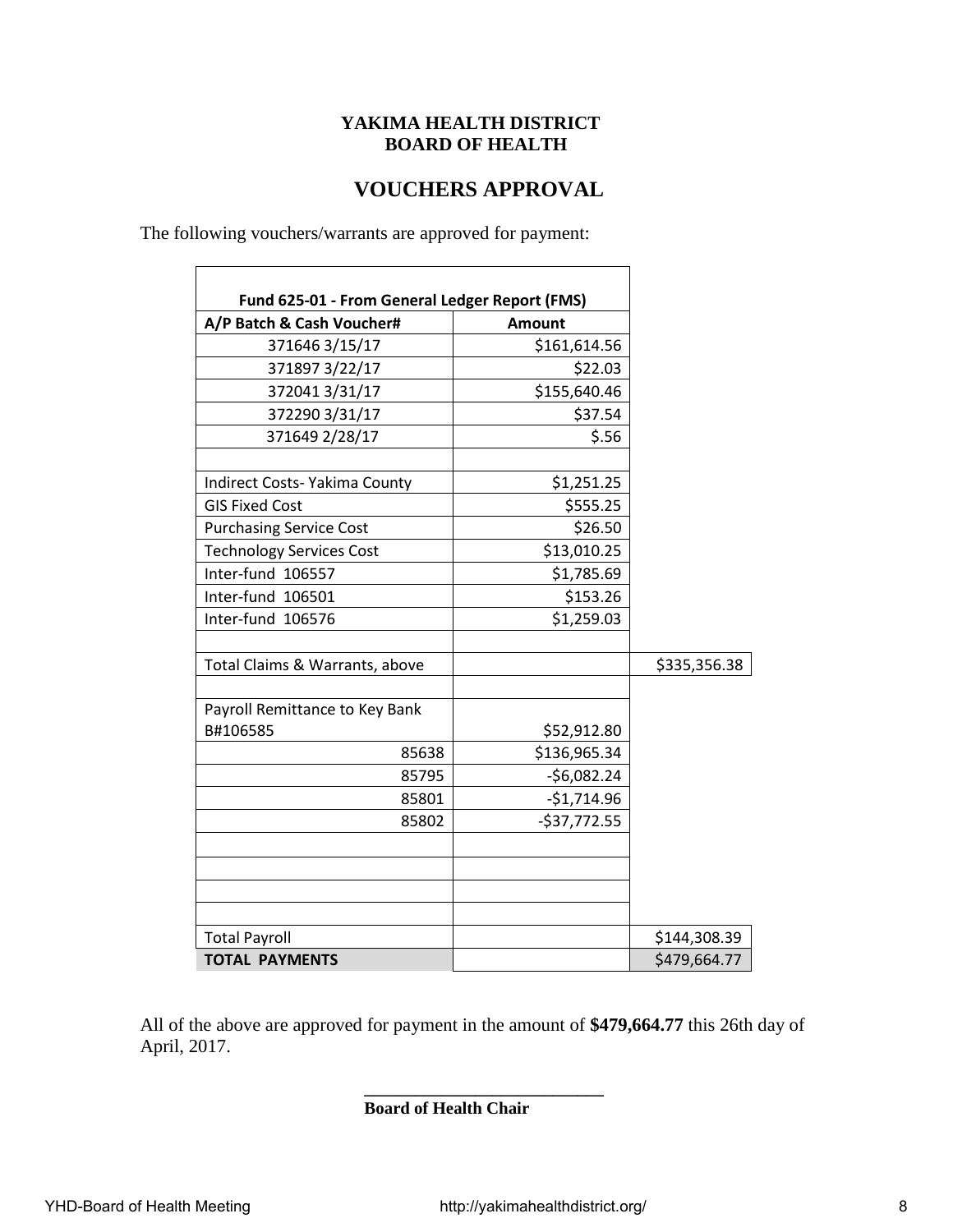

Yakima Health District 1210 Ahtanum Ridge DriveUnion Gap, WA 98903 Phone (509) 249-6549Fax (509) 249-6649

#### **YAKIMA COUNTY HEALTH DISTRICT**

**For the month of March 2017**

#### **REVIEW OF PRELIMINARY FINANCIAL STATEMENTS**

#### **25.00% OF THE BUDGET**

| Year to date: as of February 2017    | Net Income (Loss)        | 16.769 |  |
|--------------------------------------|--------------------------|--------|--|
| For the Month of March 2017- ACTUALS | <b>Net Income (Loss)</b> | 51,332 |  |
| subtotal                             |                          | 68,100 |  |
| prior period adjustment              |                          | $\sim$ |  |
|                                      |                          |        |  |
| Year to date: as of March 2017       | <b>Net Income (Loss)</b> | 68,100 |  |

#### **Budget to Actual comparison- Year to date as of 3/31/2017**

|                                                  | Revenue             |        | <b>Expenditures</b>   |        |
|--------------------------------------------------|---------------------|--------|-----------------------|--------|
| Fiscal Year 2017 Total Adopted Budget            | 5.912,754           |        | 5,808,301             |        |
| <b>Allocated Budget YTD</b>                      | 1,478,189           |        | 1,452,075             |        |
| Budget % to total adopted budget                 | 25.00%              |        | 25.00%                |        |
|                                                  |                     |        |                       |        |
| Subtotals Actuals                                | 1,375,731           | 23.27% | 1,258,233             | 21.66% |
| Actuals - Pass Thru Programs (Indirect Costs)    | 0                   |        | 49,397                | 0.85%  |
| <b>Total Actuals</b>                             | 1,375,731           |        | 1,307,630             |        |
| Total actuals % to total adopted budget          | 23.27%              |        | 22.51%                |        |
| Actual compared to total adopted budget          | (4,537,023)         |        | (4,500,671)           |        |
|                                                  |                     |        |                       |        |
| <b>Actual compared to allocated budget - YTD</b> | (102, 458)          |        | (144,445)             |        |
|                                                  | Actual Revenue is   |        | Actual Expenditure is |        |
| As of March 31, 2017                             | less than budget by |        | less than budget by   |        |
|                                                  | this amount         |        | this amount           |        |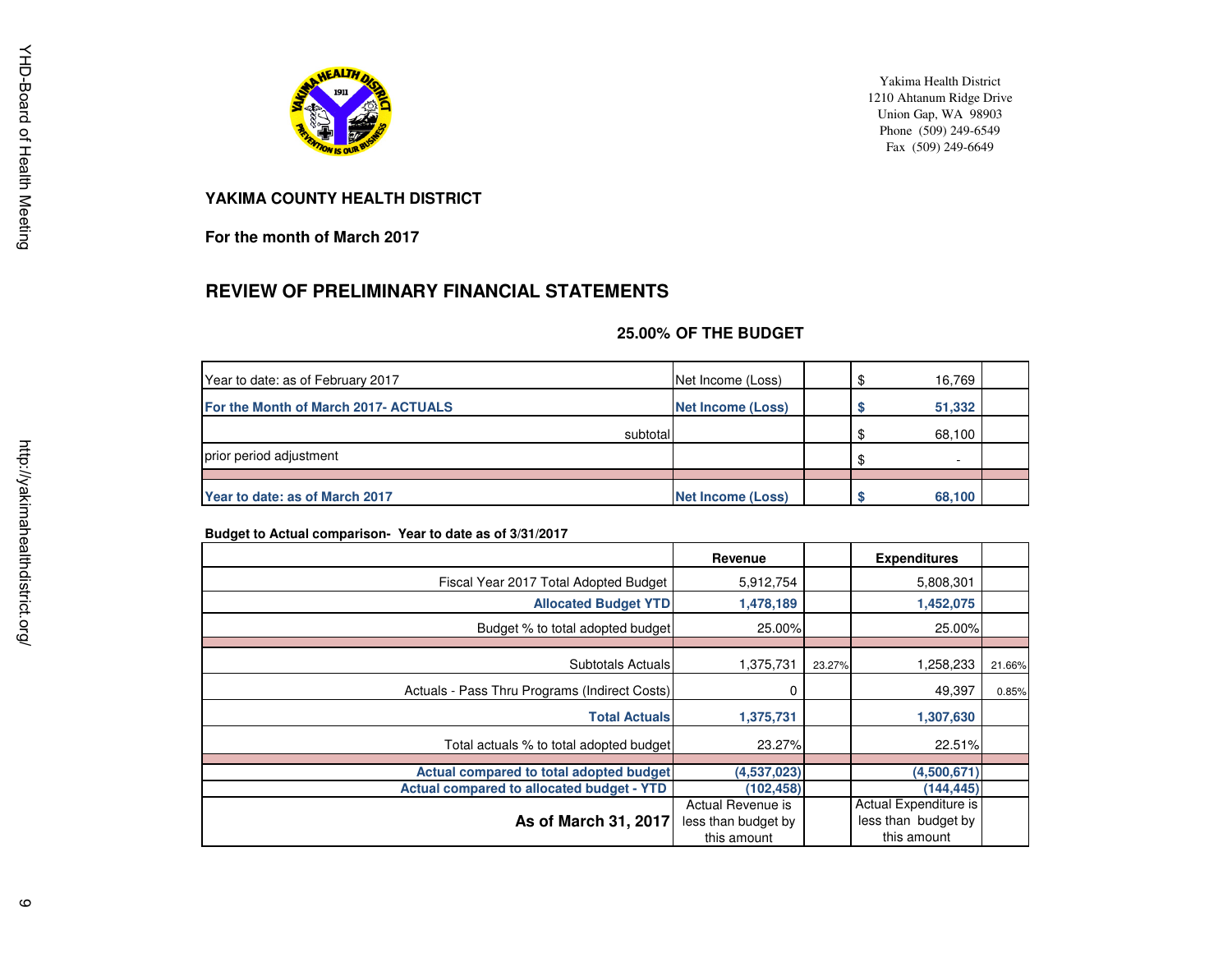



### **Yakima Health District Income Statement**

| March 2017<br>$\pi$                     |               | <b>Monthly</b> |                   | Year-to-Date   |               |                   | Year-End    |           |  |  |
|-----------------------------------------|---------------|----------------|-------------------|----------------|---------------|-------------------|-------------|-----------|--|--|
|                                         |               |                |                   |                |               |                   |             | 9 Mo's    |  |  |
|                                         | <b>Actual</b> | <b>Budget</b>  | <b>Difference</b> | <b>Actual</b>  | <b>Budget</b> | <b>Difference</b> | 2017 Budget | Remaining |  |  |
| Revenue                                 |               |                |                   |                |               |                   |             |           |  |  |
| <b>Public Health Funding</b>            | 87,707        | 87,707         | 0                 | 263,120        | 263,120       | 0                 | 1,052,481   | 789,361   |  |  |
| Federal                                 | 79,960        | 61,715         | 18,245            | 163,562        | 185,146       | (21, 583)         | 740,582     | 577,020   |  |  |
| State                                   | 11,112        | 14,796         | (3,684)           | 38,326         | 44,388        | (6,063)           | 177,553     | 139,227   |  |  |
| Yakima County                           | 13,126        | 13,208         | (82)              | 39,286         | 39,625        | (339)             | 158,500     | 119,214   |  |  |
| Fees, Permits Licensing                 | 121,568       | 103,111        | 18,457            | 277,106        | 309,334       | (32, 228)         | 1,237,337   | 960,231   |  |  |
| <b>Developmental Disabilities</b>       | 192,331       | 208,858        | (16, 527)         | 556,692        | 626,575       | (69, 883)         | 2,506,301   | 1,949,609 |  |  |
| Investment Income                       | 5,342         | 3,333          | 2,009             | 37,638         | 10,000        | 27,638            | 40,000      | 2,362     |  |  |
| <b>Total Revenue</b>                    | 511,147       | 492,730        | 18,418            | 1,375,731      | 1,478,189     | (102, 458)        | 5,912,754   | 4,537,023 |  |  |
| <b>Expenses</b>                         |               |                |                   |                |               |                   |             |           |  |  |
| Salaries & Wages                        | 127,084       | 149,069        | (21, 985)         | 384,948        | 447,206       | (62, 257)         | 1,788,823   | 1,403,875 |  |  |
| <b>Benefits-Direct</b>                  | 47,487        | 54,503         | (7,016)           | 147,064        | 163,510       | (16, 446)         | 654,040     | 506,976   |  |  |
| Payroll Expense                         | 174,571       | 203,572        | (29,001)          | 532,012        | 610,716       | (78, 703)         | 2,442,863   | 1,910,851 |  |  |
| Advertising                             | 1,296         | 5,719          | (4, 423)          | 2,813          | 17,157        | (14, 343)         | 68,627      | 65,814    |  |  |
| <b>BOH Meeting Supplies</b>             | 77            | 46             | 31                | 156            | 138           | 19                | 550         | 394       |  |  |
| <b>Computer Expense</b>                 |               |                |                   | $\overline{a}$ |               |                   |             |           |  |  |
| Copies & Printing                       | 1,505         | 1,814          | (308)             | 5,527          | 5,441         | 86                | 21,763      | 16,236    |  |  |
| <b>Employee Recongition</b>             |               | 42             | (42)              | 20             | 125           | (105)             | 500         | 480       |  |  |
| <b>Janitorial Services</b>              | 2,683         | 2,512          | 171               | 6,772          | 7,536         | (764)             | 30,144      | 23,372    |  |  |
| <b>Janitorial Supplies</b>              | 32            | 167            | (135)             | 810            | 500           | 310               | 2,000       | 1,190     |  |  |
| <b>Membership Dues</b>                  | 107           | 1,301          | (1, 194)          | 1,635          | 3,903         | (2, 268)          | 15,611      | 13,976    |  |  |
| <b>Office Supplies</b>                  | 1,521         | 815            | 706               | 4,016          | 2,445         | 1,571             | 9,781       | 5,765     |  |  |
| <b>Operating Supplies</b>               | 576           | 1,126          | (550)             | 2,367          | 3,378         | (1,011)           | 13,511      | 11,144    |  |  |
| Postage                                 | 720           | 653            | 68                | 2,177          | 1,958         | 219               | 7,830       | 5,653     |  |  |
| Telephone                               | 1,822         | 1,795          | 27                | 5,323          | 5,386         | (63)              | 21,545      | 16,222    |  |  |
| Professional Services - Accounting      |               | 333            | (333)             | 5,726          | 1,000         | 4,726             | 4,000       | (1,726)   |  |  |
| Professional Services - County Indirect | 1,251         | 1,251          |                   | 3,754          | 3,754         |                   | 15,015      | 11,261    |  |  |
| Professional Services - Health Officer  | 6,248         | 7,083          | (836)             | 14,790         | 21,250        | (6, 460)          | 85,000      | 70,210    |  |  |
| Professional Services - Legal           | 215           | 1,427          | (1, 212)          | 1,601          | 4,280         | (2,680)           | 17,120      | 15,520    |  |  |
| Professional Services - Technology      | 13,010        | 13,010         | 0                 | 39,031         | 39,031        | $\mathbf 0$       | 156,122     | 117,091   |  |  |
| Professional Services - Other           | 67,438        | 91,371         | (23, 933)         | 288,943        | 274,113       | 14,831            | 1,096,451   | 807,508   |  |  |
| Provider Serv-Medical (Fed)             | 38,824        | 18,321         | 20,503            | 59,911         | 54,962        | 4,949             | 219,848     | 159,937   |  |  |
| Provider Serv-Medical (State)           |               |                |                   |                |               |                   |             |           |  |  |
| Provider Servies - Other                | 178,833       | 188,672        | (9,838)           | 517,367        | 566,015       | (48, 648)         | 2,264,060   | 1,746,693 |  |  |
| <b>Contracted Services</b>              | 433           | 2,104          | (1,670)           | 2,246          | 6,311         | (4,065)           | 25,244      | 22,998    |  |  |
| Temp Worker                             |               | 417            | (417)             | 1,741          | 1,250         | 491               | 5,000       | 3,259     |  |  |
| <b>Client's Related Expenses</b>        |               | 42             | (42)              | $\sim$         | 125           | (125)             | 500         | 500       |  |  |
| <b>Interpreting Services</b>            |               | 38             | (38)              | $\sim$         | 113           | (113)             | 450         | 450       |  |  |
| Laboratory & Pharmacy Supplies          | 67            | 271            | (204)             | 2,225          | 813           | 1,412             | 3,250       | 1,025     |  |  |
| <b>Bank Fees</b>                        |               | 50             | (50)              | ÷,             | 150           | (150)             | 600         | 600       |  |  |
| Fuel                                    | 713           | 1,717          | (1,004)           | 1,401          | 5,151         | (3,751)           | 20,605      | 19,204    |  |  |
|                                         |               |                |                   |                |               |                   |             |           |  |  |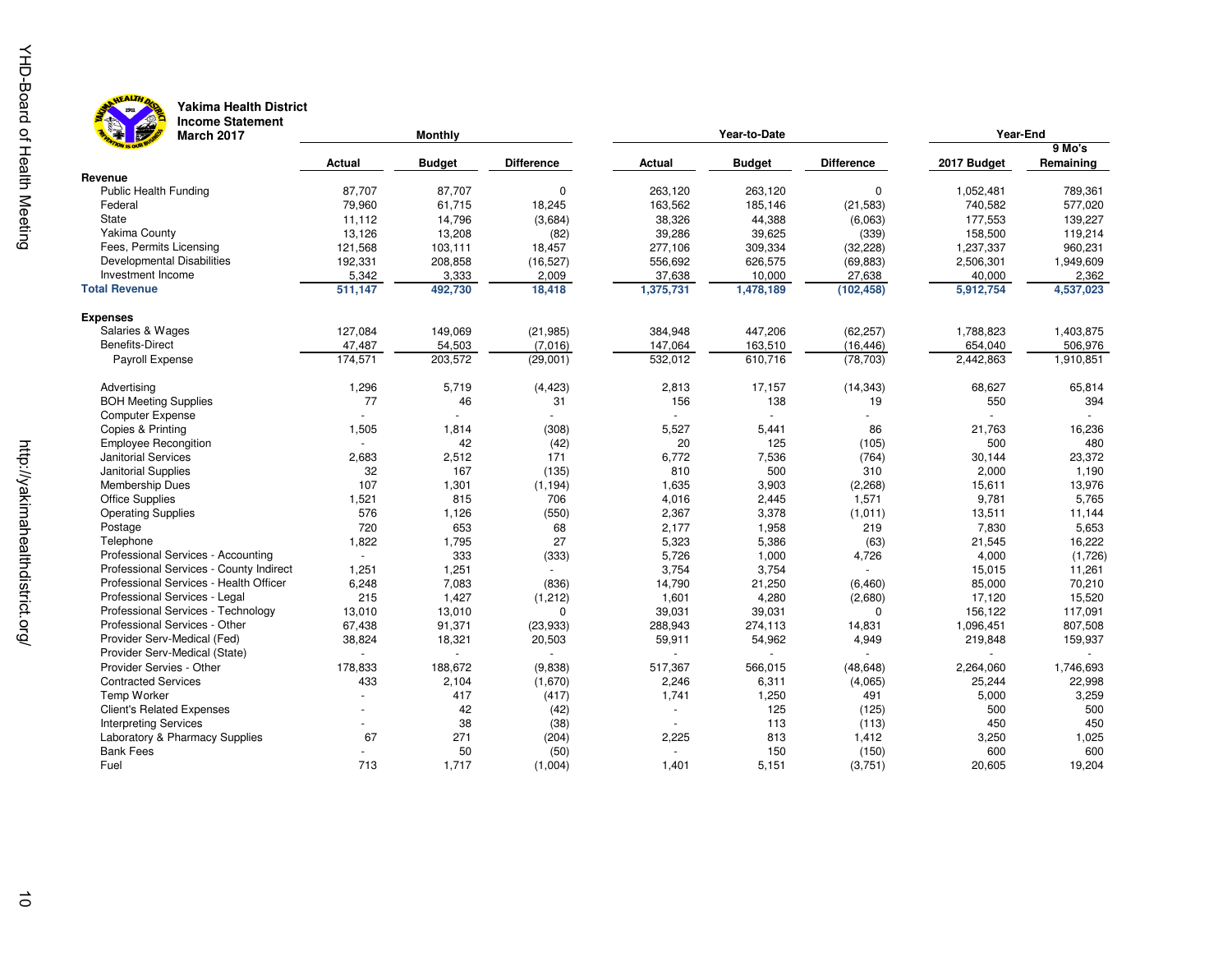



### **Yakima Health District Income Statement**

| 学<br><b>HIGAING ARTICITI</b><br><b>BEE</b><br><b>March 2017</b> |          | Monthly       |                   |            | Year-to-Date  |                   | Year-End    |                     |  |
|-----------------------------------------------------------------|----------|---------------|-------------------|------------|---------------|-------------------|-------------|---------------------|--|
|                                                                 | Actual   | <b>Budget</b> | <b>Difference</b> | Actual     | <b>Budget</b> | <b>Difference</b> | 2017 Budget | 9 Mo's<br>Remaining |  |
| Expenses (Cont.)                                                |          |               |                   |            |               |                   |             |                     |  |
| Insurance                                                       | 3,165    | 3,165         |                   | 9,494      | 9,494         |                   | 37,976      | 28,482              |  |
| Miscellaneous                                                   | 39       |               | 39                | 114        |               | 114               |             | (114)               |  |
| Operating Rental & Leases                                       | (870)    | 4,748         | (5,618)           | 16,551     | 14,243        | 2,308             | 56,973      | 40,422              |  |
| <b>Rent Storage</b>                                             |          | 210           | (210)             |            | 629           | (629)             | 2,514       | 2,514               |  |
| Repair & Maintenance                                            | 2,541    | 1,473         | 1,068             | 7,139      | 4,419         | 2,720             | 17,675      | 10,536              |  |
| Repairs & Maint-Vehicles                                        | 205      |               | 205               | 618        |               | 618               |             | (618)               |  |
| Small Tools & Minor Equipment                                   | 2,072    | .421          | 651               | 2,018      | 4,263         | (2, 244)          | 17,050      | 15,032              |  |
| Training                                                        |          | 435           | (435)             | 3,517      | 1,306         | 2,211             | 5,225       | 1,708               |  |
| Travel                                                          | 8,806    | 5,693         | 3,113             | 15,445     | 17,079        | (1,634)           | 68,315      | 52,870              |  |
| Utilities                                                       | 1,605    | 2,148         | (543)             | 5,472      | 6,443         | (971)             | 25,771      | 20,299              |  |
| Close Out Indirect Program                                      | (55,073) | (73, 849)     | 18,776            | (252, 166) | (221, 547)    | (30, 619)         | (886, 188)  | (634, 022)          |  |
| Depreciation Expense                                            | 5,864    |               | 5,864             | 17,591     |               | 17,591            |             | (17, 591)           |  |
| Less Pass-Through Expenses                                      | (481     | (7,083)       | 6,603             | (20, 527)  | (21, 250)     | 723               | (85,000)    | (64, 473)           |  |
| <b>Total Expenses</b>                                           | 459,816  | 484,025       | (24, 209)         | 1,307,630  | 1,452,075     | (144, 445)        | 5,808,301   | 4,500,671           |  |
| <b>Excess/(Loss on) Revenue</b>                                 | 51,332   | 8,704         | 42,627            | 68,100     | 26,113        | 41,987            | 104,453     | 36,353              |  |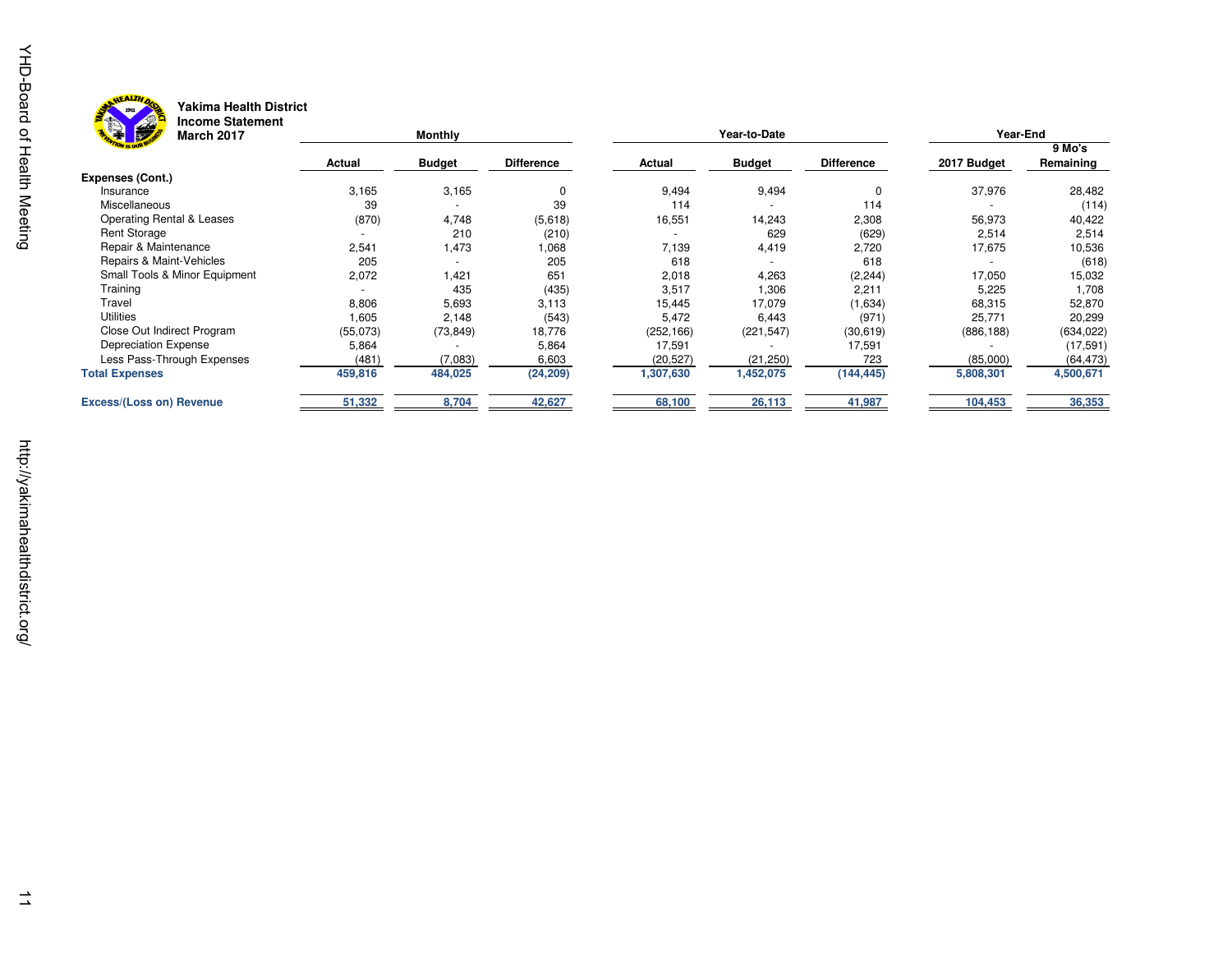### **YAKIMA HEALTH DISTRICT Preliminary Monthly Financial Summary by Program for March 2017 Yrly Budget Rev** Yrly Budget Rev Yrly budget Exp

|                                | Preminiary Monthly Financial Summary by Program for March 2017<br><b>Budget YTD Percentage</b> | 25.00%          |                               |                 | 23.27%           | 21.66%                      |                 | Triy budget Rev<br>5,912,754<br>25.00% | Triy puuget Exp<br>5,808,301 Original<br>25.00% |              |                                           |                                      |                                    |                                               |                                                                          |
|--------------------------------|------------------------------------------------------------------------------------------------|-----------------|-------------------------------|-----------------|------------------|-----------------------------|-----------------|----------------------------------------|-------------------------------------------------|--------------|-------------------------------------------|--------------------------------------|------------------------------------|-----------------------------------------------|--------------------------------------------------------------------------|
|                                |                                                                                                |                 | <b>Actual - Current Month</b> |                 |                  | Actual - Year to Date (YTD) |                 |                                        | Budget - Year To Date (YTD)                     |              | <b>Budget Variance</b><br>from YTD actual | Year to date                         | Year to date                       | Admin &<br>Support<br>Programs                |                                                                          |
| $rac{\text{Prog}}{\text{No.}}$ | <b>Program Description</b>                                                                     | <b>Revenue</b>  | <b>Expense</b>                | Net             | Revenue          | <b>Expense</b>              | <u>Net</u>      | Revenue                                | <b>Expense</b>                                  | Net          | Amount (Over) or<br><b>Under Budget</b>   | <b>Actuals</b><br>(Expenses<br>only) | <b>Budget</b><br>Expenses<br>only) | <b>Amount</b><br>(Over) or<br>Under<br>Budget | <b>Comments</b>                                                          |
|                                | 111 YHD Vehicles                                                                               |                 |                               | 403             |                  |                             | 477             | $\sim$                                 | (369)                                           | 369          | 108                                       |                                      |                                    |                                               |                                                                          |
|                                | 100 Administrator & Health Officer                                                             | 5,342           | $\mathbf{0}$                  | 5,342           | 37,638           |                             | 37,638          | 10,000                                 |                                                 | 9,995        | 27,643                                    | 82,966                               | 81,720                             |                                               | Treasurer's Investment pool<br>$(1,246)$ allocated unrealized gain/loss. |
|                                | 110 Information Systems                                                                        |                 | $\Omega$                      | (0)             |                  | (0)                         |                 |                                        |                                                 |              |                                           | 11,397                               | 7,044                              | (4, 353)                                      |                                                                          |
|                                | 113 Strategic Planning and Partnership                                                         | 10,579          | 6,808                         | 3,771           | 31,737           | 23,505                      | 8,233           | 31,738                                 | 36,643                                          | (4,905)      | 13,138                                    |                                      |                                    |                                               |                                                                          |
|                                | 120 Community Health Administration                                                            |                 | contract.                     | $\sim$          |                  |                             | (0)             |                                        |                                                 | (1)          |                                           | 1,168                                | 16,464                             | 15,296                                        |                                                                          |
|                                | 130 Building, Fixtures<br>150 EH Administration                                                |                 | <b>Section</b>                | (0)             |                  |                             | $\Omega$<br>(0) | ۰.                                     | (14, 256)<br>(4)                                | 14,256       | (14, 256)<br>(4)                          | 14,972<br>27,992                     | 17,973<br>36,393                   | 3,001<br>8,401                                |                                                                          |
|                                |                                                                                                |                 |                               |                 |                  |                             |                 |                                        |                                                 |              |                                           |                                      |                                    |                                               |                                                                          |
| 161                            | 160 Business Management<br>Assets Replacement/PERS 1                                           |                 | 3,598                         | (3,598)         | 3,882            | 7,480                       | (3,598)         |                                        | (5)<br>6,584                                    | (6, 584)     | (4)<br>2,986                              | 84,247                               | 60,923                             | (23, 325)                                     |                                                                          |
|                                | 170 Personnel                                                                                  |                 |                               |                 |                  |                             |                 |                                        |                                                 | (1)          | $\Omega$                                  | 5,395                                | 1,035                              | (4, 360)                                      |                                                                          |
|                                | 171 Agency Training                                                                            | 367             | $\sim$                        | 367             | 1,102            | 875                         | 226             | 1,102                                  | 1,271                                           | (169)        | 395                                       |                                      |                                    |                                               |                                                                          |
|                                | 172   HR Legal/Sound Employment                                                                | 6,063           | 7,000                         | (937)           | 18,190           | 14,000                      | 4,190           | 18,191                                 | 21,004                                          | (2,814)      | 7,004                                     |                                      |                                    |                                               | No Jan HR Fee                                                            |
|                                |                                                                                                |                 |                               |                 |                  |                             |                 |                                        |                                                 |              |                                           |                                      |                                    |                                               |                                                                          |
|                                | 221   Health Outcome Proj-Pregnant Women<br>225 Child Death Review                             | 231<br>591      | 296                           | (65)<br>591     | 498<br>1,774     | 637                         | (139)<br>1,774  | 10,137<br>1,774                        | 10,138<br>2,047                                 | (273)        | (138)<br>2,047                            |                                      |                                    |                                               |                                                                          |
|                                | 290 Medicaid Admin Match-YHD                                                                   | 15,209          | 2,058                         | 13,152          | 15,209           | $\sim$<br>3,408             | 11,801          | 17,948                                 | 8,300                                           | 9,649        | 2,152                                     |                                      |                                    |                                               |                                                                          |
|                                | 309 Medical Records                                                                            | 618             | 143                           | 475             | 1,920            | 757                         | 1,163           | 1,798                                  | 2,076                                           | (278)        | 1,441                                     |                                      |                                    |                                               |                                                                          |
| 320                            | DOHCC - Immunizations                                                                          |                 |                               | (6)             |                  | 16                          | (16)            | 3,250                                  | 3,248                                           |              | (19)                                      |                                      |                                    |                                               |                                                                          |
|                                | 321 DOHCC-Prenatal Hep B                                                                       | 4,559           | 4,757                         | (197)           | 16,925           | 15,797                      | 1,128           | 4,806                                  | 5,112                                           | (307)        | 1,434                                     |                                      |                                    |                                               |                                                                          |
|                                | 325 State Vaccine Monitoring                                                                   |                 | 146                           | (146)           |                  | 615                         | (615)           | 8,594                                  | 8,596                                           | (2)          | (613)                                     |                                      |                                    |                                               |                                                                          |
|                                | 329 PPHF Vtrecks IIS Interface                                                                 |                 |                               |                 |                  |                             |                 |                                        |                                                 |              |                                           |                                      |                                    |                                               |                                                                          |
|                                | 331 STD - DOH staff                                                                            | 423             | 423                           | $\blacksquare$  | 1,971            | 1,971                       | $\sim$          | 1,887                                  | 1,888                                           | (1)          |                                           |                                      |                                    |                                               |                                                                          |
|                                | 332 STD-Yakima                                                                                 | 16,839          | 16,293                        | 545             | 50,516           | 45,606                      | 4,910           | 50,566                                 | 58,377                                          | (7, 811)     | 12,721                                    |                                      |                                    |                                               | Emp Salary down compared to<br>budget due to missing 2 FTE's.            |
|                                | 349 Tuberculosis Program                                                                       | 18,731          | 19,679                        | (948)           | 62,756           | 61,067                      | 1,689           | 62,287                                 | 65,177                                          | (2,890)      | 4,579                                     |                                      |                                    |                                               |                                                                          |
|                                | 352 Adult Viral Hepatitis                                                                      | 3,981           | 3,327                         | 655             | 14,702           | 11,256                      | 3,447           | 10,640                                 | 11,656                                          | (1,016)      | 4,463                                     |                                      |                                    |                                               |                                                                          |
|                                | 390 Other Comm Diseases                                                                        | 29,719          | 25,708                        | 4,012           | 79,838           | 68,699                      | 11,140          | 89,159                                 | 102,945                                         | (13,786)     | 24,926                                    |                                      |                                    |                                               | Emp Salary down compared to<br>budget due to missing 2 FTE's.            |
|                                | 430 Colon Screening                                                                            | 2,223           | 2,071                         | 152             | 4,423            | 3,881                       | 542             | 5,614                                  | 5,681                                           | (67)         | 609                                       |                                      |                                    |                                               |                                                                          |
|                                | <b>Breast/Cervical Cancer-Direct</b>                                                           |                 |                               |                 |                  |                             |                 |                                        |                                                 |              |                                           |                                      |                                    |                                               |                                                                          |
| 431                            | Services/Operation<br>432 Komen Funding                                                        | 48,255<br>2,561 | 48,255<br>3,560               | $\sim$<br>(999) | 108,895<br>2,561 | 103,509<br>3,560            | 5,386<br>(999)  | 85,288<br>1,599                        | 80,288<br>1,600                                 | 5,000<br>(1) | 386<br>(998)                              |                                      |                                    |                                               |                                                                          |
|                                |                                                                                                | 12,187          | 7,344                         | 4,843           | 28,774           | 20,031                      | 8,743           | 38,602                                 | 46,606                                          | (8,004)      | 16,746                                    |                                      |                                    |                                               | A budgeted deficit is driving the                                        |
|                                | 441   BCHP-Region: Mgmt. Costs<br>520 Drinking Water                                           | 1,990           | 2,379                         | (389)           | 4,940            | 8,186                       | (3,246)         | 4,795                                  | 3,171                                           | 1,624        | (4,870)                                   |                                      |                                    |                                               | overage.                                                                 |
|                                | 522 Water Quality- Sanitary Survey                                                             | $\sim$          | 3,914                         | (3,914)         |                  | 4,316                       | (4,316)         | 3,700                                  | 2,297                                           | 1,403        | (5, 719)                                  |                                      |                                    |                                               |                                                                          |
|                                | 529 Water Quality/Nitrate Survey                                                               |                 |                               | $\sim$          |                  |                             |                 |                                        | $\sim$ .                                        | ж.           |                                           |                                      |                                    |                                               |                                                                          |
|                                | 523 DOE Well Drilling Inspections                                                              |                 | 250                           | (250)           |                  | 648                         | (648)           | 6,169                                  | 4,144                                           | 2,025        | (2,673)                                   |                                      |                                    |                                               |                                                                          |
|                                | 530 Solid Waste Permits/Tonnage                                                                | 2,255           | 3,311                         | (1,056)         | 12,359           | 16,071                      | (3,712)         | 15,370                                 | 13,973                                          | 1,397        | (5, 109)                                  |                                      |                                    |                                               |                                                                          |
|                                | 531 Solid Waste Nuisances                                                                      | 3,472           | 1,922                         | 1,550           | 9,949            | 5,063                       | 4,886           | 15,978                                 | 14,380                                          | 1,598        | 3,289                                     |                                      |                                    |                                               |                                                                          |
|                                | 532 Solid Waste Facilities                                                                     | 2,395           | 256                           | 2,139           | 7,305            | 953                         | 6,352           | 8,600                                  | 7,700                                           | 900          | 5,452                                     |                                      |                                    |                                               |                                                                          |
|                                | 533 Bio-Solids<br>Proper needles/syringes Program                                              | 31              | 154                           | (124)           | 1,125            | 605                         | 520             | 1,930                                  | 1,372                                           | 558          | (38)                                      |                                      |                                    |                                               |                                                                          |
|                                | 534 Outreach                                                                                   | 457             | 723                           | (266)           | 983              | 1,556                       | (573)           | 900                                    | 464                                             | 436          | (1,009)                                   |                                      |                                    |                                               |                                                                          |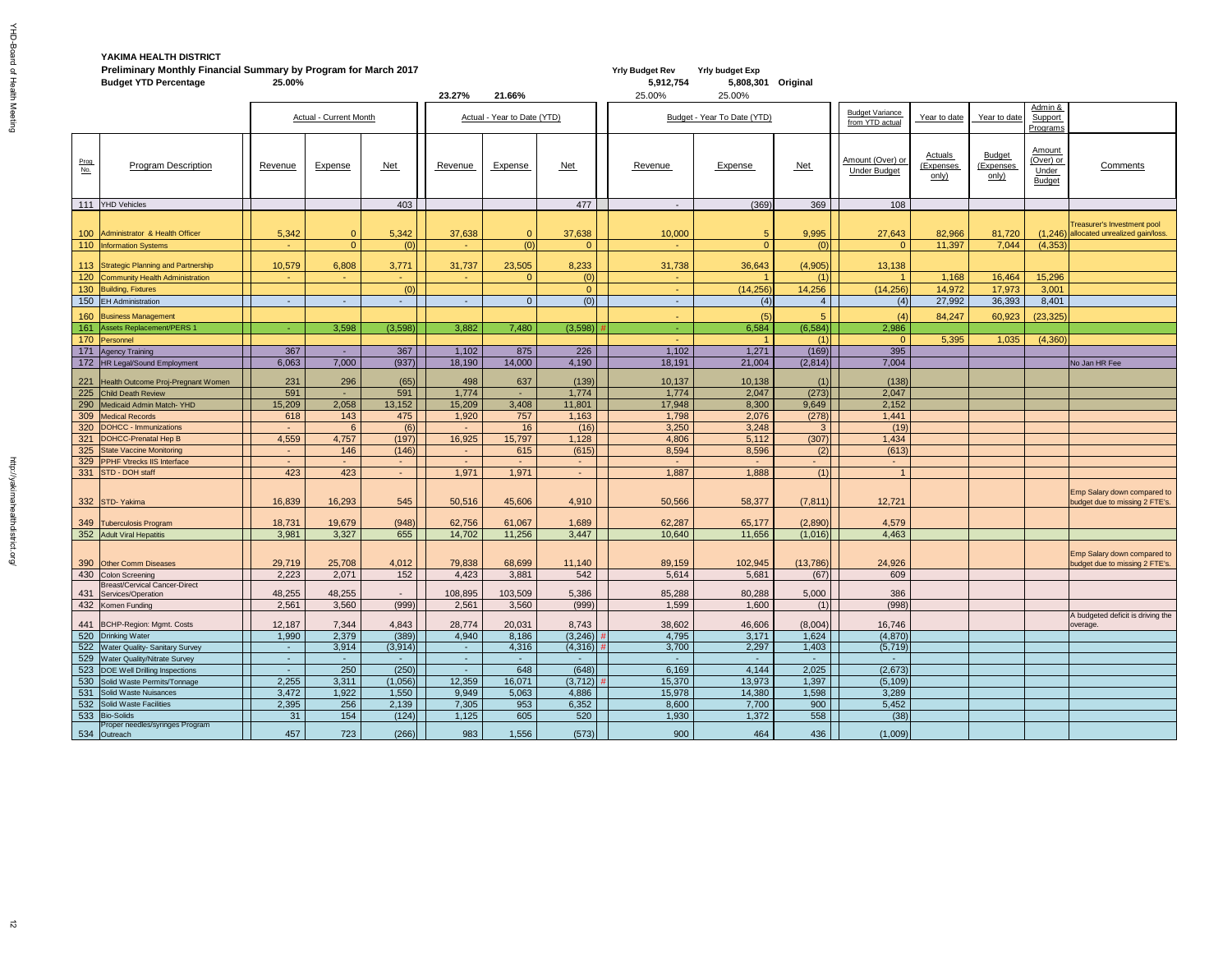### **YAKIMA HEALTH DISTRICT Preliminary Monthly Financial Summary by Program for March 2017 The State of Archival Archivation Construction Construction Construction Construction Construction Construction Construction Construction Construction Cons**

|                    | <b>Budget YTD Percentage</b>        | 25.00%         |                               |                |                |                             |             | 5,912,754 | 5,808,301 Original          |            |                                           |                                      |                                     |                                                      |                                                                              |
|--------------------|-------------------------------------|----------------|-------------------------------|----------------|----------------|-----------------------------|-------------|-----------|-----------------------------|------------|-------------------------------------------|--------------------------------------|-------------------------------------|------------------------------------------------------|------------------------------------------------------------------------------|
|                    |                                     |                |                               |                | 23.27%         | 21.66%                      |             | 25.00%    | 25.00%                      |            |                                           |                                      |                                     |                                                      |                                                                              |
|                    |                                     |                | <b>Actual - Current Month</b> |                |                | Actual - Year to Date (YTD) |             |           | Budget - Year To Date (YTD) |            | <b>Budget Variance</b><br>from YTD actual | Year to date                         | Year to date                        | Admin &<br>Support<br>Programs                       |                                                                              |
| Prog<br><u>No.</u> | <b>Program Description</b>          | <b>Revenue</b> | <u>Expense</u>                | <b>Net</b>     | <b>Revenue</b> | <b>Expense</b>              | Net         | Revenue   | <b>Expense</b>              | <b>Net</b> | Amount (Over) or<br><b>Under Budget</b>   | <b>Actuals</b><br>(Expenses<br>only) | <b>Budget</b><br>(Expenses<br>only) | Amount<br>(Over) or<br><b>Under</b><br><b>Budget</b> | <b>Comments</b>                                                              |
|                    | 540 OSS & Land Develop              | 46,366         | 22,755                        | 23,611         | 73,121         | 69,324                      | 3,797       | 71,660    | 65,260                      | 6,401      | (2,604)                                   |                                      |                                     |                                                      |                                                                              |
|                    | 550 Vector                          | 746            | 425                           | 321            | 2,239          | 1,878                       | 361         | 2,239     | 2,587                       | (348)      | 709                                       |                                      |                                     |                                                      |                                                                              |
|                    | 560   Food Inspections              | 37,727         | 28,776                        | 8,951          | 104,842        | 103,471                     | 1,371       | 94,707    | 91,554                      | 3,153      | (1,782)                                   |                                      |                                     |                                                      |                                                                              |
|                    | 561 Food Education                  | 2,790          | 2,247                         | 543            | 8,080          | 9,670                       | $(1,590)$ # | 20,106    | 23,316                      | (3,209)    | 1,620                                     |                                      |                                     |                                                      |                                                                              |
|                    | 562 School Food Program             | $\sim$         | 212                           | (212)          | 1,497          | 731                         | 766         | 5,075     | 3,785                       | 1,290      | (524)                                     |                                      |                                     |                                                      |                                                                              |
|                    | 563 Itinerant Food Program          | 1,600          | 1,207                         | 393            | 2,776          | 2,515                       | 261         | 8,453     | 8,863                       | (410)      | 671                                       |                                      |                                     |                                                      |                                                                              |
|                    | 580 Water Recreation & Camps        | 384            | 3,425                         | (3,041)        | 5,732          | 7,652                       | $(1,920)$ # | 14,413    | 13,644                      | 769        | (2,688)                                   |                                      |                                     |                                                      |                                                                              |
|                    | 680 Developmental Disability        | 192,958        | 191,922                       | 1,036          | 558,478        | 555,451                     | 3,027       | 628,700   | 629,528                     | (827)      | 3,854                                     |                                      |                                     |                                                      |                                                                              |
|                    | 710 Vital Records                   | 23,128         | 16,854                        | 6,274          | 55,917         | 42,349                      | 13,568      | 54,000    | 36,159                      | 17,842     | (4,273)                                   |                                      |                                     |                                                      |                                                                              |
|                    | 790 Epidemiology                    | 5,772          | 5,559                         | 212            | 29,391         | 29,178                      | 212         | 17,316    | 19,993                      | (2,677)    | 2,889                                     |                                      |                                     |                                                      |                                                                              |
|                    | 794 PHERP-Bio Terrorism             | 9,875          | 9,875                         |                | 11,522         | 11,522                      |             | 46,938    | 47,790                      | (851)      | 851                                       |                                      |                                     |                                                      |                                                                              |
|                    | 811 Assessment                      | 721            | 425                           | 296            | 2,164          | 425                         | 1,739       | 2,164     | 2,500                       | (336)      | 2,075                                     |                                      |                                     |                                                      |                                                                              |
|                    | 888   Indirect Cost Rate Allocation |                |                               | (12, 156)      |                |                             | (49, 291)   |           |                             |            | (49, 291)                                 |                                      |                                     |                                                      | Indirect allocation loss due to<br>expenses being down in direct<br>programs |
|                    | 999 Printers & Copiers              |                |                               | $\blacksquare$ |                |                             | (583)       |           | (5,007)                     | 5,007      | (5,589)                                   |                                      |                                     |                                                      |                                                                              |
|                    | <b>GRAND TOTAL</b>                  | 511,147        | 448,062                       | 51,332         | 1,375,731      | 1,258,233                   | 68,100      | 1,478,189 | 1,452,075                   | 26,113     | 41,987                                    |                                      |                                     |                                                      |                                                                              |

#### **TOTALS BY DEPARTMENT**

| <b>Personal Health Program</b>          | 16,031  | 2,353   | 13,678    | 17,481    | 4,046     | 13,435       | 29,859    | 20,484    | 9,375        | 4,060     |
|-----------------------------------------|---------|---------|-----------|-----------|-----------|--------------|-----------|-----------|--------------|-----------|
| Breast & Colon Program                  | 65,226  | 61,230  | 3,996     | 144,653   | 130,981   | 13,672       | 131,102   | 134,174   | (3,072)      | 16,744    |
| <b>Adult Hepatitis Program</b>          | 3,981   | 3,327   | 655       | 14,702    | 11,256    | 3,447        | 10,640    | 11,656    | (1,016)      | 4,463     |
| Communicable Disease Prog               | 77,382  | 73,139  | 4,244     | 245,481   | 224,132   | 21,349       | 241,825   | 269,910   | $(28,085)$ # | 49,434    |
| Environ. Health Program                 | 110,089 | 81,831  | 28,257    | 246,470   | 244,161   | 2,309        | 321,032   | 304,294   | 16,739       | (14, 429) |
| <b>Developmental Disability Program</b> | 192,958 | 191,922 | 1,036     | 558,478   | 555,451   | 3,027        | 628,700   | 629,528   | (827)        | 3,854     |
| Admin & Support                         | 15,921  | 6,808   | 9,114     | 69,376    | 23,505    | 45,871       | 41,738    | 22,389    | 19,349       | 26,522    |
| Internal Serv- Vehicles/Copiers         |         |         | 403       |           |           | (106)        |           | (5,376)   | 5,376        | (5,481)   |
| Indirect cost Rate Allocation           |         |         | (12, 156) |           |           | $(49,291)$ # |           |           |              | (49, 291) |
| <b>Vital Records</b>                    | 23,128  | 16,854  | 6,274     | 55,917    | 42,349    | 13,568       | 54,000    | 36,159    | 17,842       | (4,273)   |
| <b>Assets replacements/PERS1</b>        |         | 3,598   | (3,598)   | 3,882     | 7,480     | $(3,598)$ #  |           | 6,584     | (6, 584)     | 2,986     |
| Agency Trg/HR Legal/Sound               |         |         |           |           |           |              |           |           |              |           |
| Employment                              | 6,431   | 7,000   | (569)     | 19,292    | 14,875    | 4,417        | 19,292    | 22,275    | (2,983)      | 7,399     |
|                                         | 511,147 | 448,062 | 51,332    | 1,375,731 | 1,258,233 | 68,100       | 1,478,189 | 1,452,075 | 26,113       | 41,987    |

#### **Reconcilaition to Income Statement**

**Activities of Pass-Through & Indirect Programs**

| 111 YHD Vehicles                          | (403)   | (477)     |
|-------------------------------------------|---------|-----------|
| 888 Indirect Costs Programs               | 12,156  | 49,291    |
| 999 Printing/Copiers                      |         | 583       |
|                                           | 11.754  | 49,397    |
| <b>Reconciliation to Income Statement</b> | 459,816 | 1,307,630 |